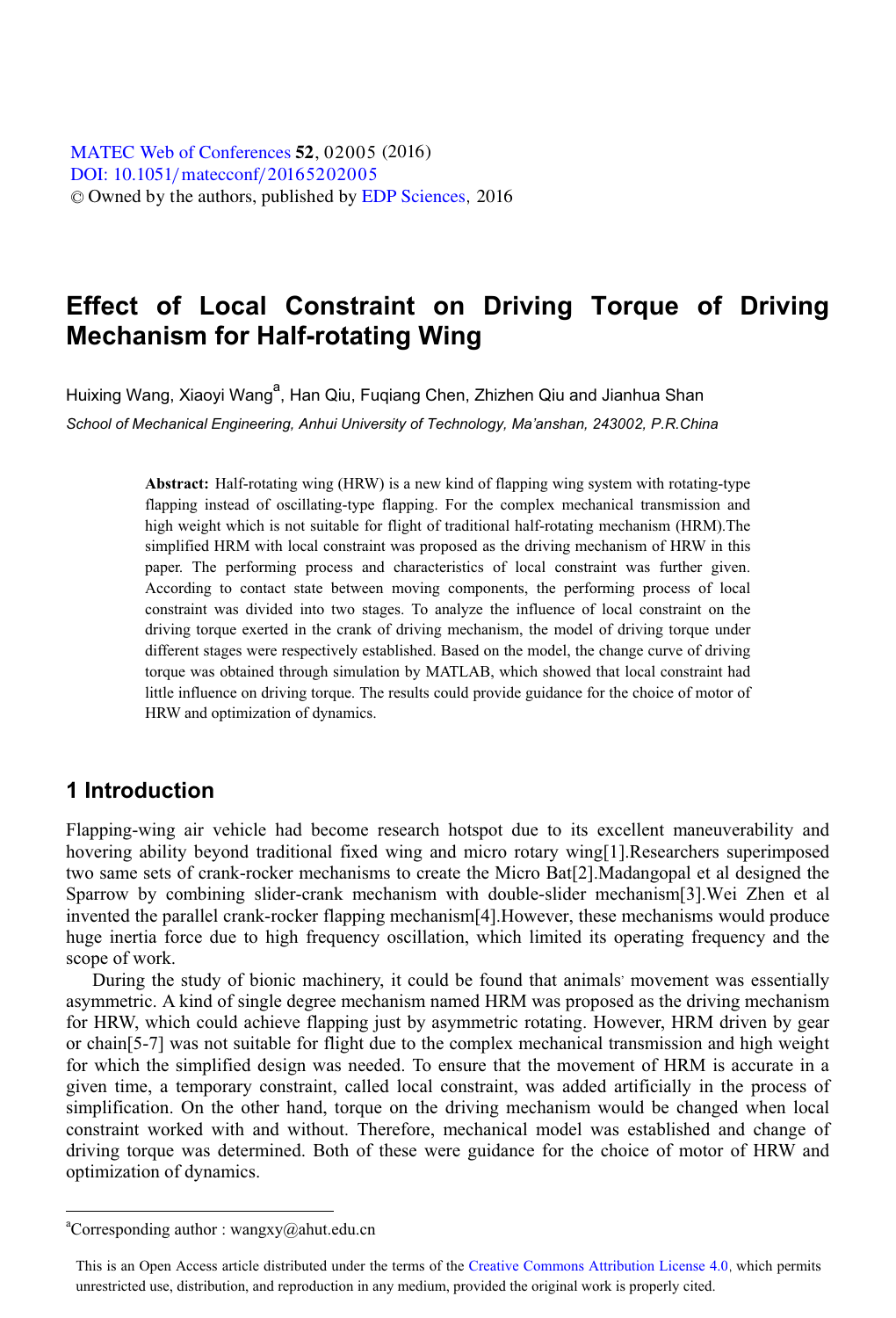# **2 Driving mechanism of HRW and local constraint**

### **2 .1 Driving mechanism of HRW**

The sketch of HRW was shown in Fig.1(a), whose driving mechanism was designed based on the principle of HRM. HRM was consist of crank and half-rotating rod, as shown in Fig.1(b).Half-rotating rod would turn half round anticlockwise when crank turned one round anticlockwise. However, it was hard to realize the moving rule of HRM according to this concept for the mechanism would interfere when rotation center *C* moved to stagnation point *H*. Therefore, one edge of the crank was designed as shaft with groove. Furthermore, positioning slider was set at the location of point *H* to make sure HRM had accurate moving rule. The combination of positioning slider and shaft with groove could realize simplified design of HRM in Fig.1(c). Herein, point *C* was the center of shaft, point *H* denoted the rotation center of positioning slider.



**Figure 1.** HRW aircraft and its driving mechanism

### **2.2 Working principle of local constraint**

In the movement of driving mechanism of HRW, when the center of positioning slider was not in shaft with groove, the half-rotating rod would rotate according to half-rotating law with constraint from the center of positioning slider. After center of positioning slider entered the groove of shaft, as shown in Fig.2(a), positioning slider could not rotate freely due to the constraint from arc-shaped groove at the interior of groove. Meanwhile, half-rotating rod would rotate with positioning slider due to the constraint at the exterior of groove. This constraint made up of positioning slider, shaft with groove and half-rotating rod, functioned transiently and locally, which was called local constraint. Fig.2 showed the relative position of positioning slider, shaft with groove and half-rotating rod with local constraint at different time.



 (a) The beginning of local constraint (b) In the middle of local constraint (c) At the end of local constraint **Figure 2**. Local constraint at different time

## **3 Model of driving torque on driving mechanism for HRW without local constraint**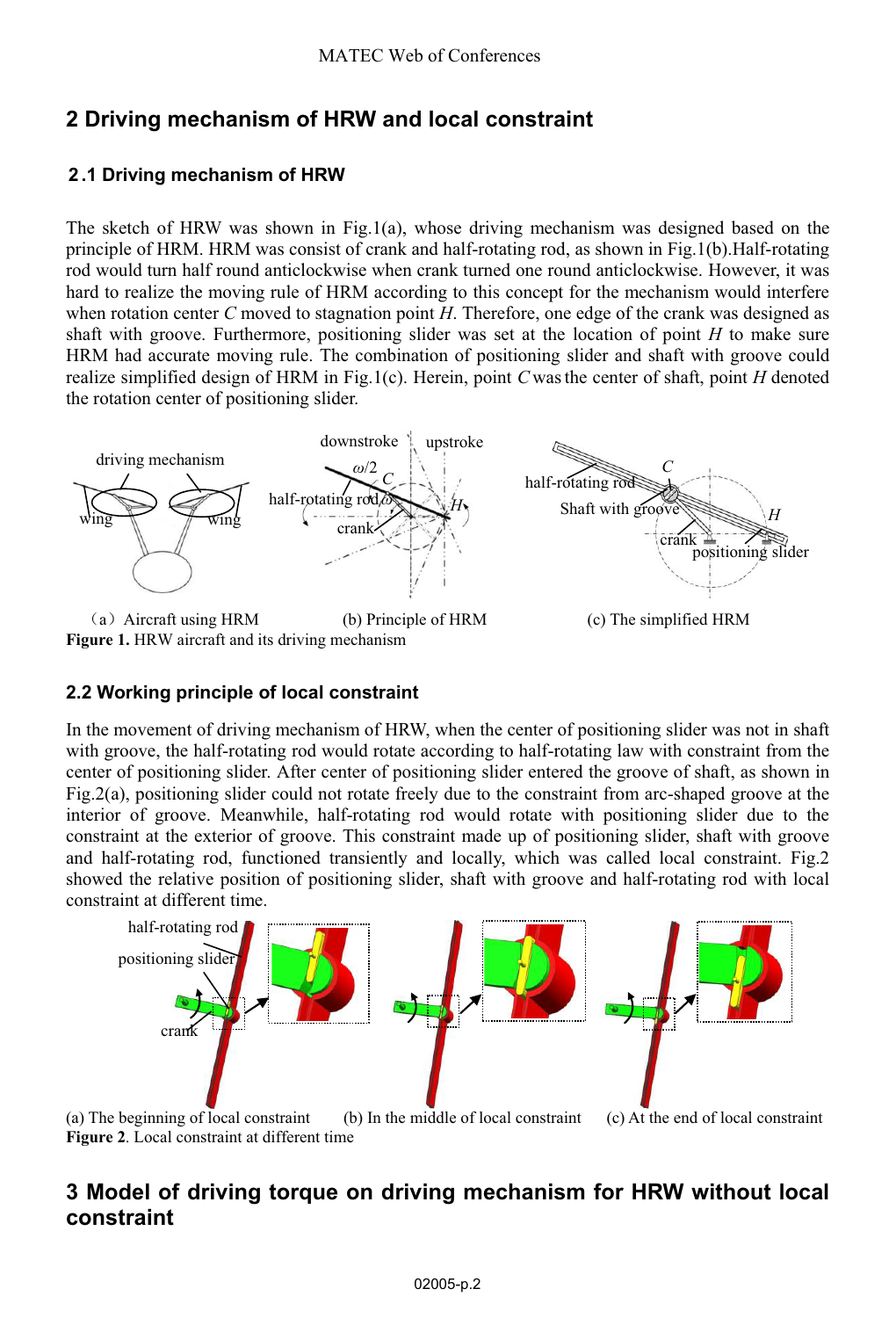#### ICDES 2016

Positioning slider would not affect the movement of half-rotating rod without local constraint. Fig.3 showed the simplified model of driving mechanism for HRW without local constraint. Herein, *OC* denoted crank, *AB* represented half-rotating rod. Blade of HRW and half rotation rod were fixed. The force from air on the blade was a distributed force system, which could be simplified as principal vector  $F_R$  and principal moment  $M_C$  at any instantaneous. The force on crank could be decomposed into  $X_0$  horizontal and  $Y_0$  vertical directions.



**Figure 3**. Force analysis of driving mechanism without local constraint

Model of driving torque  $M_0$  could be calculated by combining  $\sum M_0 = 0$  with  $\sum M_C = 0$ .

$$
M_O = \frac{1}{32} C_D \rho h \omega^2 (16R^4 \sin^4 \frac{\varphi}{2} + 24R^2 a^2 \sin^2 \frac{\varphi}{2} + a^4)
$$
 (1)

Where  $C<sub>D</sub>$  was drag coefficient of blade which could be obtained by experiment.  $\rho$  was air density. *h* was width of blade. *a* was length of blade. *R* was length of crank. *ω* was angular velocity of crank.

## **4 Model of driving torque on driving mechanism for HRW with local constraint**

#### **4.1 Different stages under local constraint**

Inside contact stage was the first stage, which was started from the beginning of local constraint to the coincidence of point *C* and point *H*. The relevant components of driving mechanism under this stage was shown in Fig. 4(a). Herein,  $F_1$  was the force on positioning slider excited by half-rotating rod,  $F_2$ was the force on positioning slider excited by the inside arc of shaft with groove,  $F_H$  denoted the constraining force on positioning slider shaft excited by bracket. It could be seen clearly that, the inside surface of positioning slider and half-rotating rod were contacted with each other, and the inside surface of positioning slider contacted with the inside arc of shaft with groove.

Outside contact stage was the second stage, which started from the separation of point *C* and point *H* to the end of local constraint. The relevant components of driving mechanism under this stage was shown in Fig. 4(b). Herein,  $F_1$  was the force on positioning slider excited by half rotating rod,  $F_2$  was the force on positioning slider excited by the outside arc of shaft with groove,  $F_H$  was the constraining force on positioning slider shaft excited by bracket. it could be found from Fig. 4(b) that the outside surface of positioning slider and half-rotation rod were contacted with each other, and the outside surface of positioning slider contacted with the outside arc of shaft with groove.

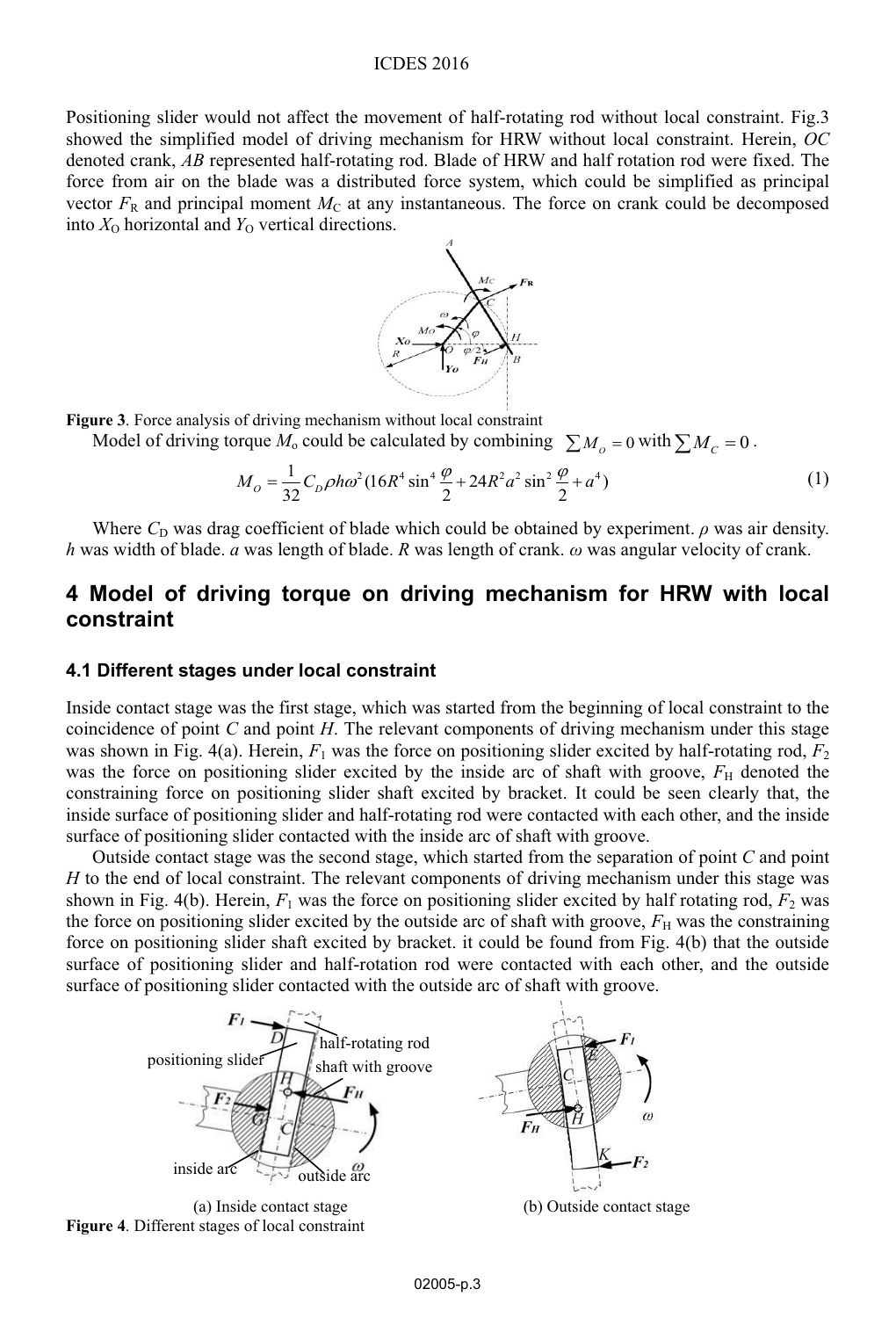#### **.2 Driving torque model under different stages 4**

This article was focused on the calculation of the driving torque under inside contact stage. As space is limited, other similar derivation was omitted, and the results were given directly.

#### *.2.1 Driving torque model under inside contact stage 4*

The contact state of driving mechanism was shown in Fig.4(a). The force  $F_2$ , which passed through the center of inner arc, was closely perpendicular to the half-rotating rod. So the force system acting on the positioning slider could be regarded as a plane parallel force system.

(1) Firstly, half-rotating rod was regarded as research object and force analysis was shown in Fig.5

The groove of half-rotating rod and positioning slider were represented by solid line and dotted line respectively.  $F_1$  was the force on half-rotating rod excited by the positioning slider and it could be calculated as follow.



**Figure 5**. Force analysis of half-rotating rod under inside contact stage

$$
F_1' = \frac{M_C}{2R\sin\frac{\varphi}{2} + b}
$$
 (2)

Where *b* was half the length of the positioning slider and  $M<sub>C</sub>$  could be obtained from literature [5].

(2) secondly, positioning slider was regarded as research object and force analysis was shown in Fig.6

Herein, line *HE*, which was tangent with circle  $O_2$  at point *E*, was parallel to line *DG*. On the other hand,  $F_2$  was perpendicular to line DG. So HE was the arm of  $F_2$ .



**Figure 6**. Force analysis of positioning slider under inside contact stage

 $F_H$  could be calculated by equations (2),  $\sum M_H = 0$  and  $\sum F_x = 0$ .

$$
F_H = \frac{M_C (2R\sin\frac{\varphi}{2} + \sqrt{b^2 + r})}{4R^2 \sin^2 \frac{\varphi}{2} + 2Rb \sin\frac{\varphi}{2}}
$$
(3)

˄3˅Finally taking the driving mechanism as the research object.

Driving torque  $M_0$  could be obtained by combining Eq.(3) and equation  $\sum M_0 = 0$ .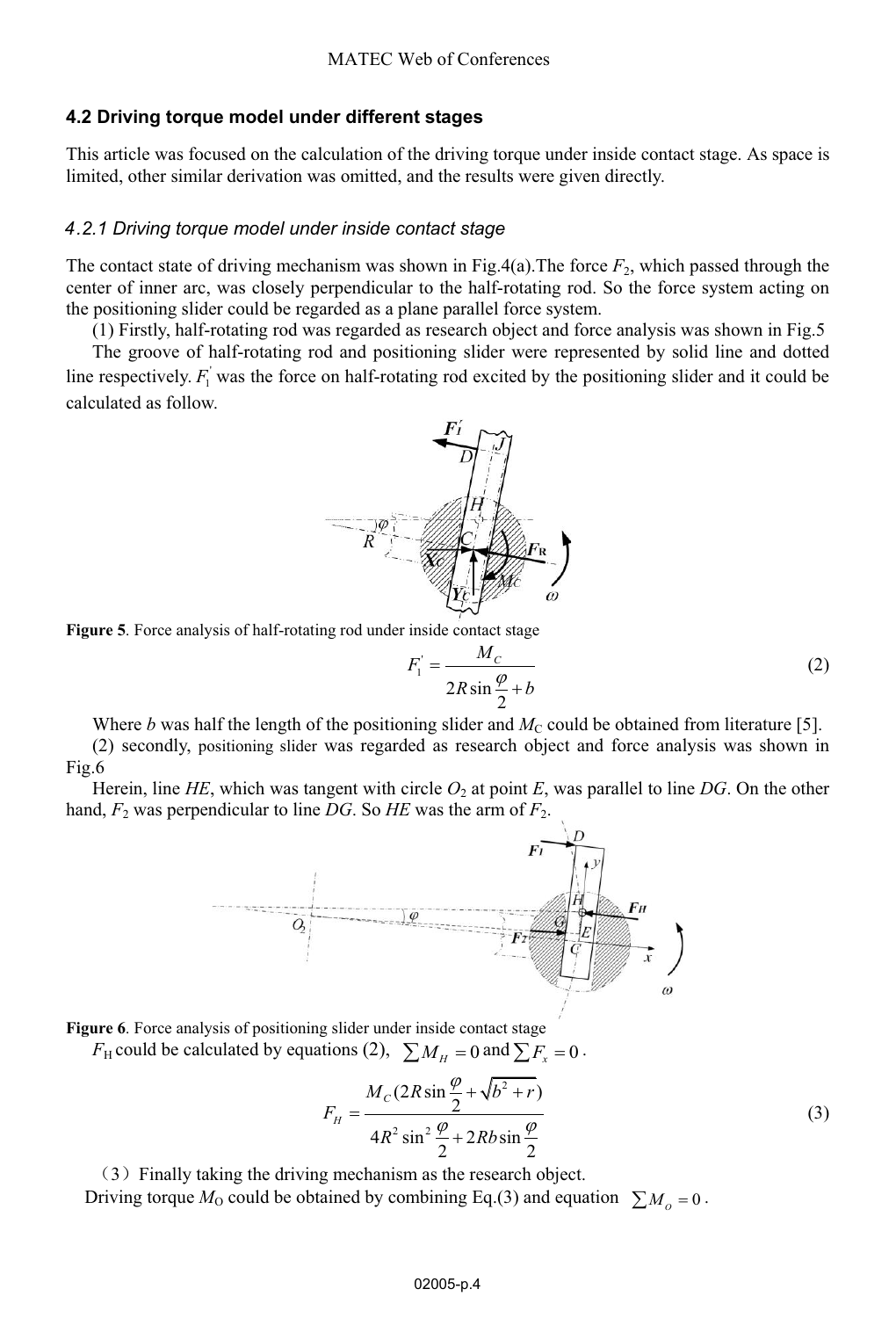$$
M_O = \frac{1}{48} C_D \rho h \omega^2 \left( (32 - 16A)R^4 \sin^4 \frac{\varphi}{2} + 24(A+1)\alpha^2 R^2 \sin^2 \frac{\varphi}{2} + 3Aa^4 \right)
$$
  
\nwhere 
$$
A = \frac{2R \sin \frac{\varphi}{2} + 2b - \sqrt{b^2 + r}}{4R \sin \frac{\varphi}{2} + 2b}
$$
 and *r* was radius of shaft with groove.

#### *.2.2 The driving torque model under outside contact stage 4*

The driving torque model under outside contact stage could be expressed as:

$$
M_O = \frac{1}{48} C_D \rho h \omega^2 \left( (32 - 16B) R^4 \sin^4 \frac{\varphi}{2} + 24(B+1) a^2 R^2 \sin^2 \frac{\varphi}{2} + 3B a^4 \right)
$$
 (5)  
where  $B = \frac{b}{2R \sin \frac{\varphi}{2} + b}$ .

### **5 Simulation analysis of driving torque on driving mechanism**

| <b>Table 1</b> . Calculation parameters of driving<br>torque on driving mechanism of HRW |       |
|------------------------------------------------------------------------------------------|-------|
|                                                                                          |       |
| Calculation parameters                                                                   | Size  |
| Lift coefficient CD                                                                      | 4.6   |
| Air density $\rho$ (kg·m <sup>-3</sup> )                                                 | 1.225 |
| Width of blade $h(m)$                                                                    | 0.2   |
| Length of blade $a$ (m)                                                                  | 0.141 |
| Length of crank $R(m)$                                                                   | 0.06  |
| Length of slider $2b(m)$                                                                 | 0.02  |
| Radius of shaft $r \ (m)$                                                                | 0.008 |

For the convenience of analysis, the initial position of the crank was assumed to be left. Since the angular velocity of crank was  $360^{\circ}/s$ , drive mechanism could run a circle with 1s. Among them, the stage without local constraint, inside contact stage and outside contact stage were 0.96s, 0.02s and 0.02s. Then Matlab was used to calculated the driving torque's equations (1), (4), (5) with HRW prototype size and related experimental data, as shown in table 1. Finally, we could use Matlab simulated the running process of driving mechanism and the curve of driving torque was obtained, as shown in Fig.7.



**Figure 7** .Driving torque curve on driving mechanism for HRW